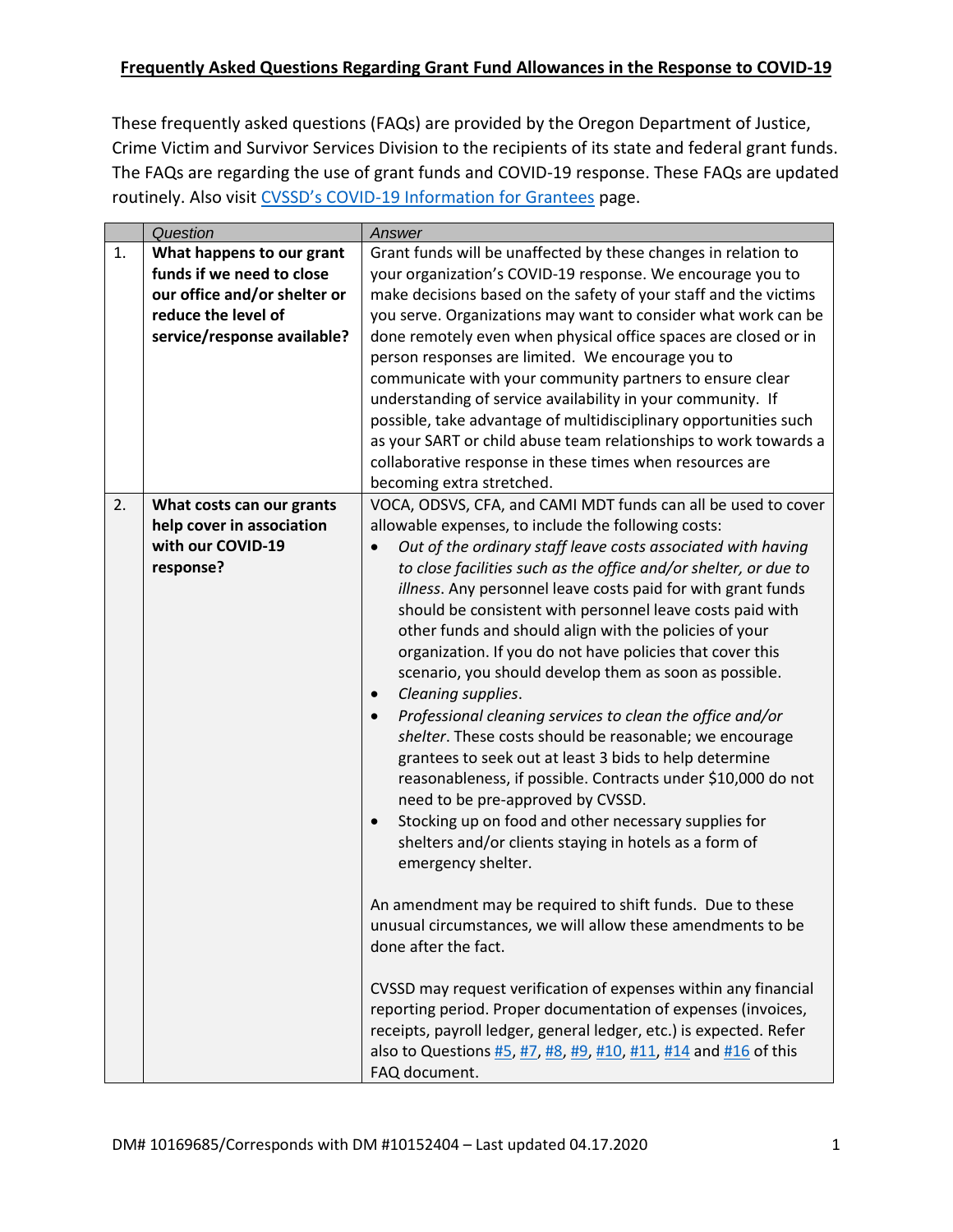<span id="page-1-0"></span>

|    | Question                                                 | Answer                                                                                                                                 |
|----|----------------------------------------------------------|----------------------------------------------------------------------------------------------------------------------------------------|
| 3. | What happens if a training                               | For any federal funds, if the organization conducting the training                                                                     |
|    | we've already paid for with                              | offers a ticket for a future event, please be sure that the future                                                                     |
|    | grant funds is cancelled?                                | training date is within the grant period from which your payment                                                                       |
|    |                                                          | came. Federal funds cannot be used to cover the cost of training                                                                       |
|    |                                                          | that falls outside the award period. Given that, we encourage                                                                          |
|    |                                                          | you to seek a refund if a grant-funded training is cancelled. If you<br>do receive a refund, be sure to credit the grant on your books |
|    |                                                          | and on your next financial report for that grant.                                                                                      |
|    |                                                          |                                                                                                                                        |
|    |                                                          | You can list it as a credit by either reducing the amount of the                                                                       |
|    |                                                          | expenditures in the training line item by the amount refunded,                                                                         |
|    |                                                          | or entering the costs as a negative dollar amount if there are no                                                                      |
|    |                                                          | other training costs to include on the financial report. Grantees<br>are encouraged to consider holding off on booking any new         |
|    |                                                          | training occurring within the next few months, or at least                                                                             |
|    |                                                          | ensuring that any expenditures are fully refundable. Given the                                                                         |
|    |                                                          | high chance of cancellation at this time and our need to be good                                                                       |
|    |                                                          | stewards of the funds, CVSSD may elect to not reimburse                                                                                |
|    |                                                          | cancelled training costs booked from this point forward through                                                                        |
|    |                                                          | the next few months. You incur these expenses at your own risk.                                                                        |
|    |                                                          | If you incurred travel expenses in anticipation of a future training                                                                   |
|    |                                                          | that has now been cancelled, those refunds should be treated in                                                                        |
|    |                                                          | a similar way, by crediting the amount back to the grant.                                                                              |
|    |                                                          |                                                                                                                                        |
|    |                                                          | If the vendor will not give a refund, you must obtain                                                                                  |
|    |                                                          | documentation from the vendor that a refund was not issued.                                                                            |
|    |                                                          | Submit this documentation with the financial report in which the                                                                       |
| 4. | What if we have fewer                                    | expense is reported.<br>For VOCA funds, if volunteer hours are decreasing because of the                                               |
|    | volunteer hours to provide                               | corona virus and that affects your ability to meet your match,                                                                         |
|    | as match for our grant                                   | you can seek a match waiver from CVSSD. Please reach out to                                                                            |
|    | award as a result of COVID-                              | your Fund Coordinator to discuss this.                                                                                                 |
|    | 19?                                                      |                                                                                                                                        |
| 5. | As a part of our COVID-19                                | Yes. CVSSD's VOCA allowable and unallowable cost guidance                                                                              |
|    | response, can we issue gift<br>cards to clients who need | permits the use of gift cards "when the use of a credit or charge<br>process is not feasibleIf a grantee determines that the use of    |
|    | food and other essential                                 | gift cards is necessarythe grantee must ensure effective control                                                                       |
|    | supplies?                                                | and accountability is maintained over gift cards, including                                                                            |
|    |                                                          | tracking and safeguarding of cards and ensuring that cards are                                                                         |
|    |                                                          | used solely for authorized purposes" The policy also says, "An                                                                         |
|    |                                                          | agency policy must be submitted and approved prior to the                                                                              |
|    |                                                          | purchase of any gift cards"                                                                                                            |
|    |                                                          |                                                                                                                                        |
|    |                                                          | When possible, CVSSD recommends following the organization's<br>current gift card policy.                                              |
|    |                                                          |                                                                                                                                        |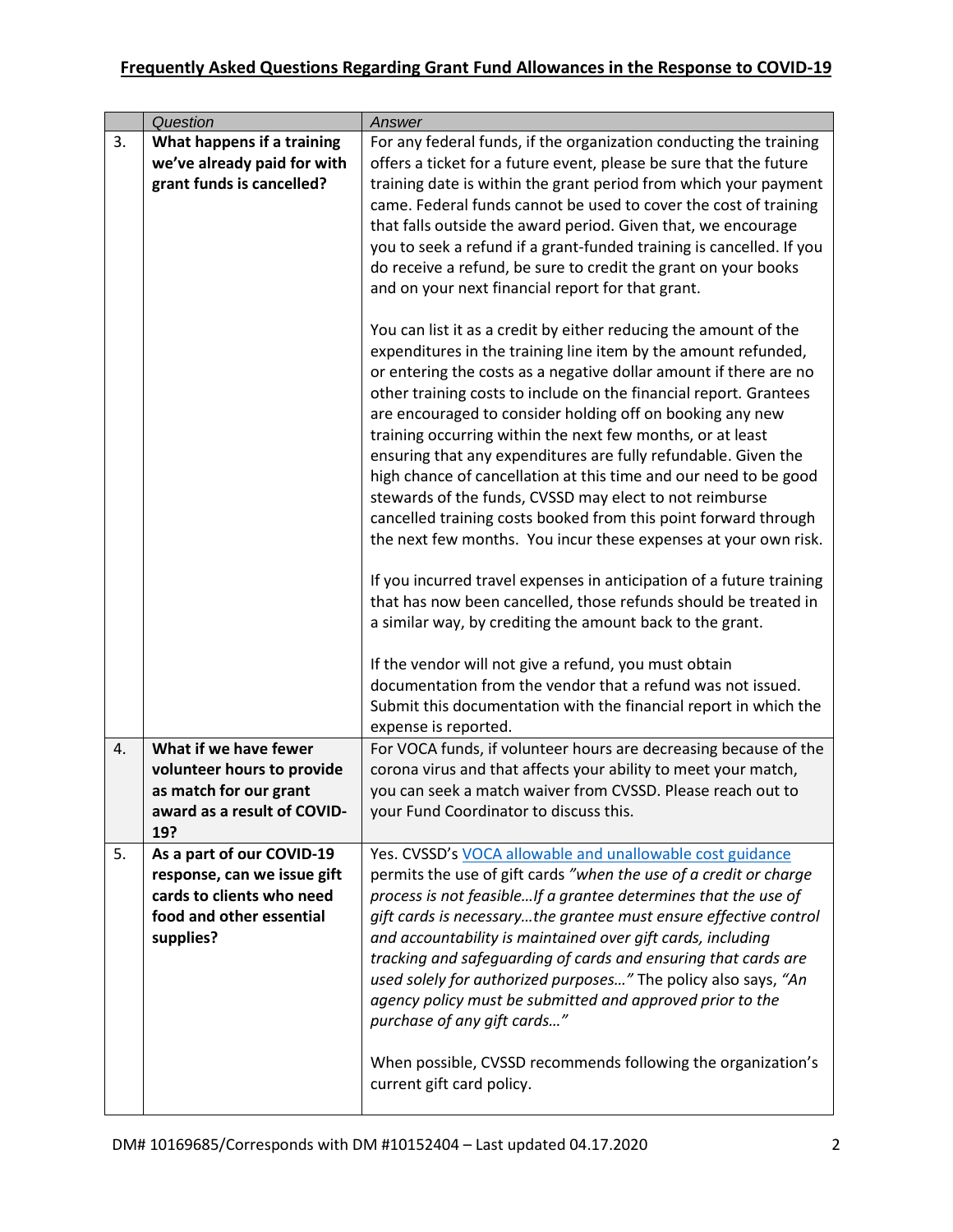<span id="page-2-4"></span><span id="page-2-3"></span><span id="page-2-2"></span><span id="page-2-1"></span><span id="page-2-0"></span>

|     | Question                       | Answer                                                             |
|-----|--------------------------------|--------------------------------------------------------------------|
|     |                                | For COVID-19 response, CVSSD waives the requirement that a         |
|     |                                | policy be submitted and approved prior to the purchase of gift     |
|     |                                | cards. Grantees must still notify CVSSD by email to confirm that   |
|     |                                | the organization's/agency's written policies have been/will be     |
|     |                                | updated to include an exception under these special                |
|     |                                | circumstances for gift card purchases and use. The policy must     |
|     |                                | include assurances that gift cards are tracked and safeguarded.    |
|     |                                | CVSSD may ask the grantee to see the written policy about gift     |
|     |                                | cards at any time.                                                 |
| 6.  | <b>Will CVSSD extend</b>       | Yes. CVSSD will extend deadlines for submission of financial and   |
|     | deadlines for financial and    | progress reports if an office must close or experiences reductions |
|     | progress reports if an office  | in staff due to COVID-19. Contact your fund coordinator to         |
|     | must close?                    |                                                                    |
|     |                                | request an extension of reporting deadlines. Watch for CVSSD       |
|     |                                | correspondence regarding deadline extensions that are              |
|     |                                | applicable to everyone. Refer also to Question #2 and Question     |
|     |                                | #14 of this FAQ document.                                          |
| 7.  | Can we use emergency           | Yes. Visit Oregon Department of Education, Early Learning          |
|     | services money to assist       | Division's COVID-19 response to learn more about available         |
|     | survivors in paying for        | childcare services to essential workers. It is recommended that    |
|     | childcare services?            | families for whom childcare is not absolutely necessary should     |
|     |                                | keep their children at home. Grantees may only use emergency       |
|     |                                | services funds for childcare expenses if those expenses are        |
|     |                                | directly related to a person's victimization. Grantees must        |
|     |                                | provide a written explanation in the financial report regarding    |
|     |                                | the childcare expense to justify the special circumstances for the |
|     |                                | expense.                                                           |
| 8.  | Can we provide survivors       | CVSSD recommends following the organization's current shelter      |
|     | with alternative emergency     | policy. It is generally recommended that organizations modify      |
|     | shelter accommodations         | existing or develop new policies to reflect changes in practice    |
|     | such as hotels rather than     | due to COVID-19 response.                                          |
|     | fill shelter beds to capacity? |                                                                    |
| 9.  | Can advocates use their        | Yes. CVSSD recommends following the organization's current         |
|     | personal rewards cards to      | personal card use policy. It is generally recommended that         |
|     | place online orders for        | organizations modify existing or develop new policies to reflect   |
|     | groceries and other            | changes in practice due to COVID-19 response.                      |
|     | essential items on behalf of   |                                                                    |
|     | survivors?                     |                                                                    |
| 10. | Can we repurpose               | Typically, CVSSD does not allow changes that would alter the       |
|     | competitive grant funds to     | original purpose and scope of a project that is funded through a   |
|     | assist survivors impacted by   | competitive award process. CVSSD may make exceptions during        |
|     | <b>COVID-19?</b>               | the response to COVID-19. Please contact your fund coordinator     |
|     |                                | to discuss changes to the project activities and grant budget that |
|     |                                | you are considering. Also refer to <b>Question #2</b> of this FAQ  |
|     |                                | document.                                                          |
|     |                                |                                                                    |
|     |                                | If you receive any VOCA-Competitive or VOCA-FI awards              |
|     |                                |                                                                    |
|     |                                | administered by CVSSD, you are usually restricted to using those   |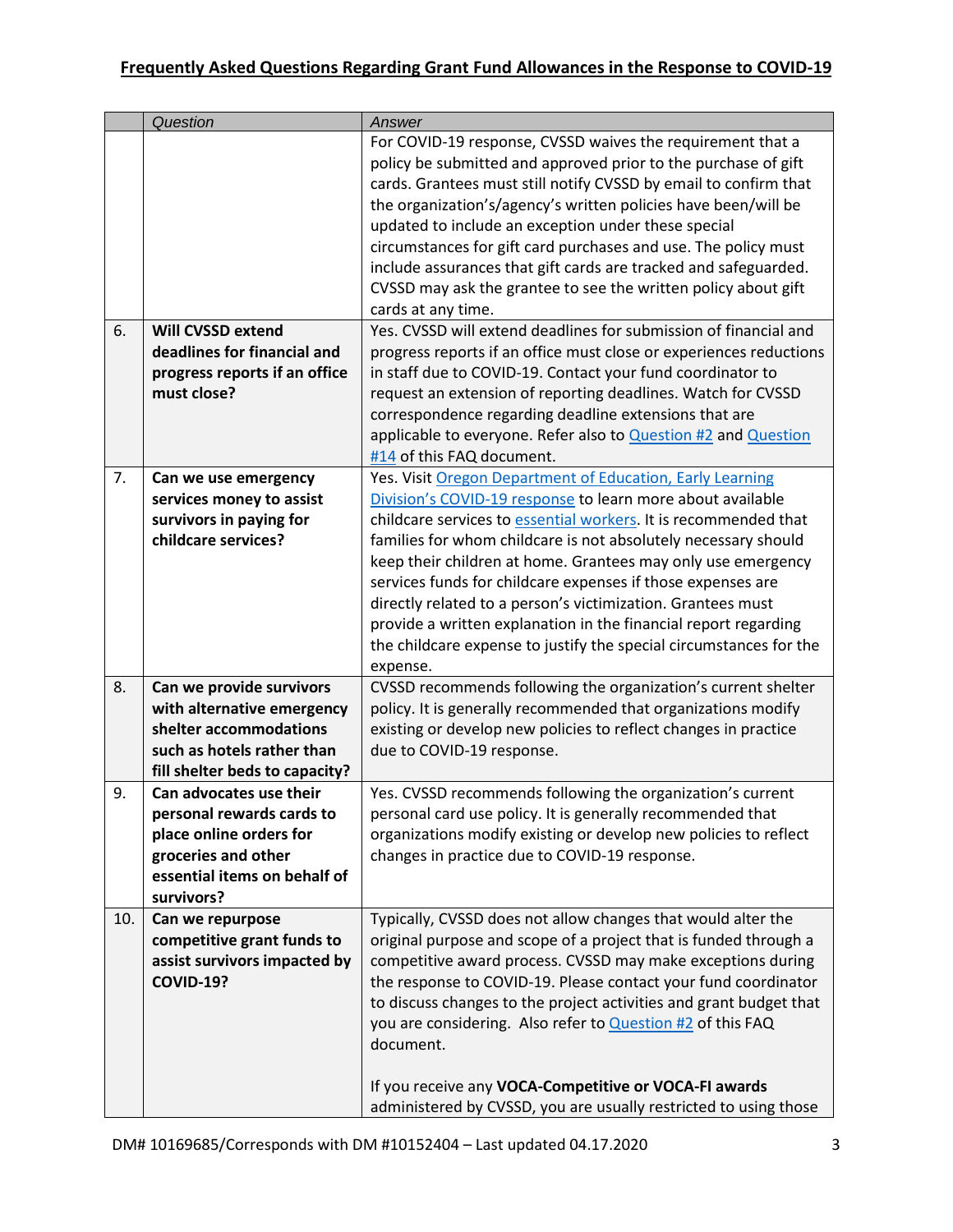<span id="page-3-1"></span><span id="page-3-0"></span>

|     | Question                                        | Answer                                                                                                                                                                                                                                                                                                                                                                                                                                                                                                                                                                                                                                                                                                                                                                                                                                                 |
|-----|-------------------------------------------------|--------------------------------------------------------------------------------------------------------------------------------------------------------------------------------------------------------------------------------------------------------------------------------------------------------------------------------------------------------------------------------------------------------------------------------------------------------------------------------------------------------------------------------------------------------------------------------------------------------------------------------------------------------------------------------------------------------------------------------------------------------------------------------------------------------------------------------------------------------|
|     |                                                 | funds for the scope and purposes detailed within the competitive<br>grant application. For purposes of COVID-19 response, CVSSD<br>will suspend that requirement and allow VOCA-Competitive<br>grant recipients to repurpose those competitive funds in order to<br>maintain essential services for victims and survivors. This<br>exception applies only to VOCA competitive funding and still<br>requires all expenses be VOCA ALLOWABLE expenses. If you<br>need to repurpose these funds for essential services during the<br>COVID-19 response, please reach out to your fund coordinator<br>with information needed to document the change.<br>If you identify direct service needs, or innovations to support<br>direct services, you have discretion to redirect CAMI RSP funds<br>to that work during this crisis. Any expenses must still be |
|     |                                                 | allowable under CAMI (e.g. child abuse assessment, advocacy, or<br>treatment). If changes would impact delivery of collective<br>projects, this should discuss as a group. Given that training<br>delays may mean that both federal and state grant training<br>deliverables may not be met, it is reasonable to use funds for<br>more urgent needs.                                                                                                                                                                                                                                                                                                                                                                                                                                                                                                   |
| 11. | Can CVSSD grant funds be                        | Yes. CVSSD recommends following the organization's current                                                                                                                                                                                                                                                                                                                                                                                                                                                                                                                                                                                                                                                                                                                                                                                             |
|     | used to reimburse<br>individual staff members   | remote access policy. It is generally recommended that<br>organizations modify existing or develop new policies to reflect                                                                                                                                                                                                                                                                                                                                                                                                                                                                                                                                                                                                                                                                                                                             |
|     | for the cost of increased                       | changes in practice due to COVID-19 response.                                                                                                                                                                                                                                                                                                                                                                                                                                                                                                                                                                                                                                                                                                                                                                                                          |
|     | internet bandwidth (speed)                      |                                                                                                                                                                                                                                                                                                                                                                                                                                                                                                                                                                                                                                                                                                                                                                                                                                                        |
|     | to their home or remote                         |                                                                                                                                                                                                                                                                                                                                                                                                                                                                                                                                                                                                                                                                                                                                                                                                                                                        |
|     | access site?                                    |                                                                                                                                                                                                                                                                                                                                                                                                                                                                                                                                                                                                                                                                                                                                                                                                                                                        |
| 12. | Can we use a video<br>conferencing platform to  | Yes, as long as the platform you choose and your team's<br>practices related to protecting victim information are VOCA                                                                                                                                                                                                                                                                                                                                                                                                                                                                                                                                                                                                                                                                                                                                 |
|     | hold remote                                     | compliant. This means that the platform and your process                                                                                                                                                                                                                                                                                                                                                                                                                                                                                                                                                                                                                                                                                                                                                                                               |
|     | multidisciplinary team                          | protect victims' confidentiality (the same requirement that                                                                                                                                                                                                                                                                                                                                                                                                                                                                                                                                                                                                                                                                                                                                                                                            |
|     | (MDT) meetings?                                 | applies to in person MDT meetings). There are resources                                                                                                                                                                                                                                                                                                                                                                                                                                                                                                                                                                                                                                                                                                                                                                                                |
|     |                                                 | available to help you select a platform or evaluate whether the                                                                                                                                                                                                                                                                                                                                                                                                                                                                                                                                                                                                                                                                                                                                                                                        |
|     |                                                 | platform you use adequately protects victim information. Please<br>follow this link for more information and tools. For information                                                                                                                                                                                                                                                                                                                                                                                                                                                                                                                                                                                                                                                                                                                    |
|     |                                                 | on VOCA confidentiality and personally identifying information                                                                                                                                                                                                                                                                                                                                                                                                                                                                                                                                                                                                                                                                                                                                                                                         |
|     |                                                 | requirements, please refer to pages 18-19 of the VOCA Grantee                                                                                                                                                                                                                                                                                                                                                                                                                                                                                                                                                                                                                                                                                                                                                                                          |
|     |                                                 | Handbook. Remember to also consider lower tech options for                                                                                                                                                                                                                                                                                                                                                                                                                                                                                                                                                                                                                                                                                                                                                                                             |
|     |                                                 | meetings, such as telephone conferences and encrypted emails.                                                                                                                                                                                                                                                                                                                                                                                                                                                                                                                                                                                                                                                                                                                                                                                          |
| 13. | What are CVSSD's                                | Several technology resources are available online to grantees                                                                                                                                                                                                                                                                                                                                                                                                                                                                                                                                                                                                                                                                                                                                                                                          |
|     | recommendations for using<br>technology to work | who have staff working remotely, offering tele-advocacy and<br>online support groups, hosting meetings and multidisciplinary                                                                                                                                                                                                                                                                                                                                                                                                                                                                                                                                                                                                                                                                                                                           |
|     | remotely and for                                | meetings, etc. CVSSD encourages grantees to research the                                                                                                                                                                                                                                                                                                                                                                                                                                                                                                                                                                                                                                                                                                                                                                                               |
|     | communicating with                              | technology options best suited for their needs and to thoroughly                                                                                                                                                                                                                                                                                                                                                                                                                                                                                                                                                                                                                                                                                                                                                                                       |
|     | survivors?                                      | understand the security features of the technology they choose.                                                                                                                                                                                                                                                                                                                                                                                                                                                                                                                                                                                                                                                                                                                                                                                        |
|     |                                                 | Protecting privacy and personally identifying information is                                                                                                                                                                                                                                                                                                                                                                                                                                                                                                                                                                                                                                                                                                                                                                                           |
|     |                                                 | paramount. So is compliance with national and state privilege                                                                                                                                                                                                                                                                                                                                                                                                                                                                                                                                                                                                                                                                                                                                                                                          |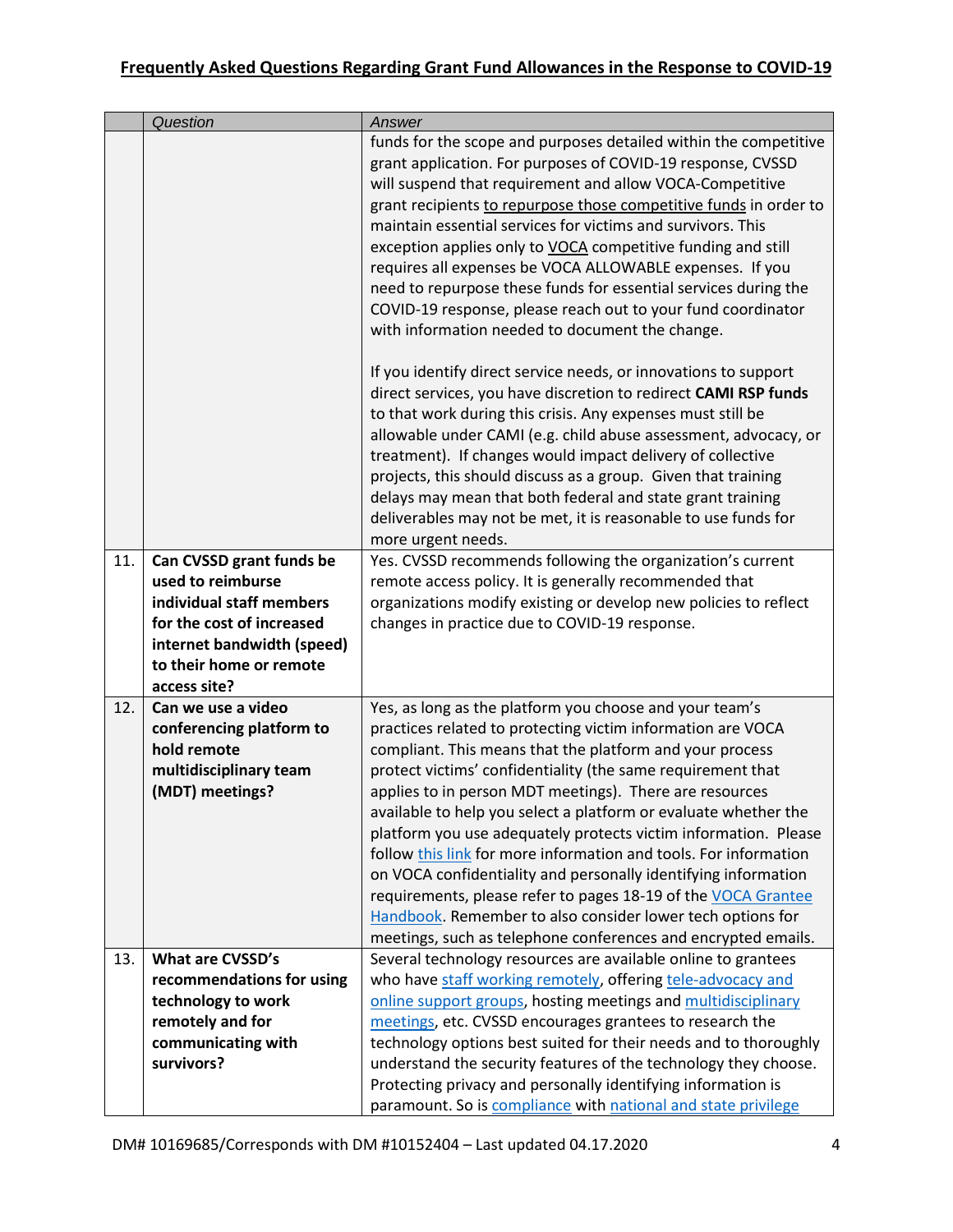<span id="page-4-0"></span>

|     | Question                       | Answer                                                                                                                                                            |
|-----|--------------------------------|-------------------------------------------------------------------------------------------------------------------------------------------------------------------|
|     |                                | and confidentiality requirements. State and national resources<br>on technology safety are available from the National Network to                                 |
|     |                                | End Domestic Violence, Victim Rights Law Center, and on                                                                                                           |
|     |                                | CVSSD's COVID-19 Helpful Resources page. Specifically, NNEDV                                                                                                      |
|     |                                | provides a tool for choosing a digital services vendor and VRLC                                                                                                   |
|     |                                | offers guidance for protecting survivor privacy when working                                                                                                      |
|     |                                | from home.                                                                                                                                                        |
|     |                                | When choosing a digital services platform, grantees must weigh                                                                                                    |
|     |                                | the ease of accessibility against the privacy and confidentiality                                                                                                 |
|     |                                | risks associated with using the platform. Survivors must be                                                                                                       |
|     |                                | informed of the potential risks of communicating digitally with                                                                                                   |
|     |                                | advocates prior to or at the start of any communication,                                                                                                          |
|     |                                | including how a platform could compromise privacy or                                                                                                              |
|     |                                | confidentiality. Even in a digital landscape, survivors must be                                                                                                   |
|     |                                | informed when the advocate or agency is required to disclose                                                                                                      |
|     |                                | their information (e.g., mandatory reporting). Survivors must                                                                                                     |
|     |                                | give informed consent about any disclosure of information that                                                                                                    |
|     |                                | the advocate makes on their behalf. These releases of                                                                                                             |
|     |                                | information must be time-limited and specific. Tools are                                                                                                          |
|     |                                | available from NNEDV about how to obtain digital written                                                                                                          |
|     |                                | consent from a survivor.                                                                                                                                          |
|     |                                | Grantees may consider upgrading technology infrastructure                                                                                                         |
|     |                                | (routers, servers, firewalls, VPN, encryption, remote                                                                                                             |
|     |                                | accessibility). It may be necessary to revise or create new                                                                                                       |
|     |                                | telecommuting policies or policies for use of remote                                                                                                              |
|     |                                | devices. When new digital platforms are implemented, it is                                                                                                        |
|     |                                | important to practice various features before it is used to avoid                                                                                                 |
|     |                                | snafus. Costs associated with technology infrastructure and                                                                                                       |
|     |                                | platform subscriptions are allowed by CVSSD grant funding (see                                                                                                    |
|     |                                | questions $\frac{\#12}{\#16}$ and $\frac{\#16}{\#16}$ . For non-profit organizations, it may be<br>necessary to get approval from the Board of Directors prior to |
|     |                                | purchasing new technology or making changes to policy. For                                                                                                        |
|     |                                | government-based victim services programs, be sure to consult                                                                                                     |
|     |                                | with information technology staff to better understand                                                                                                            |
|     |                                | technology options available through the city, county or Tribal                                                                                                   |
|     |                                | Nation.                                                                                                                                                           |
| 14. | Can CVSSD grant funds be       | Yes. Grantees may use VOCA, ODSVS, CFA and CAMI MDT funds                                                                                                         |
|     | used to cover COVID-19         | to pay for expenses after January 1, 2020 that are COVID-19                                                                                                       |
|     | related expenses that were     | related and not previously budgeted. COVID-19 related expenses                                                                                                    |
|     | incurred in the last financial | paid by CVSSD grant funds must be reported in the grantee's                                                                                                       |
|     | reporting period and not       | quarterly financial report to CVSSD. Documentation of COVID-19                                                                                                    |
|     | otherwise budgeted?            | related expenses (invoices, receipts, payroll ledger, general                                                                                                     |
|     |                                | ledger, etc.) must be retained in case CVSSD requests verification                                                                                                |
|     |                                | of an expense. Also refer to <b>Question #2</b> and <b>Question #6</b> of this<br>FAQ document.                                                                   |